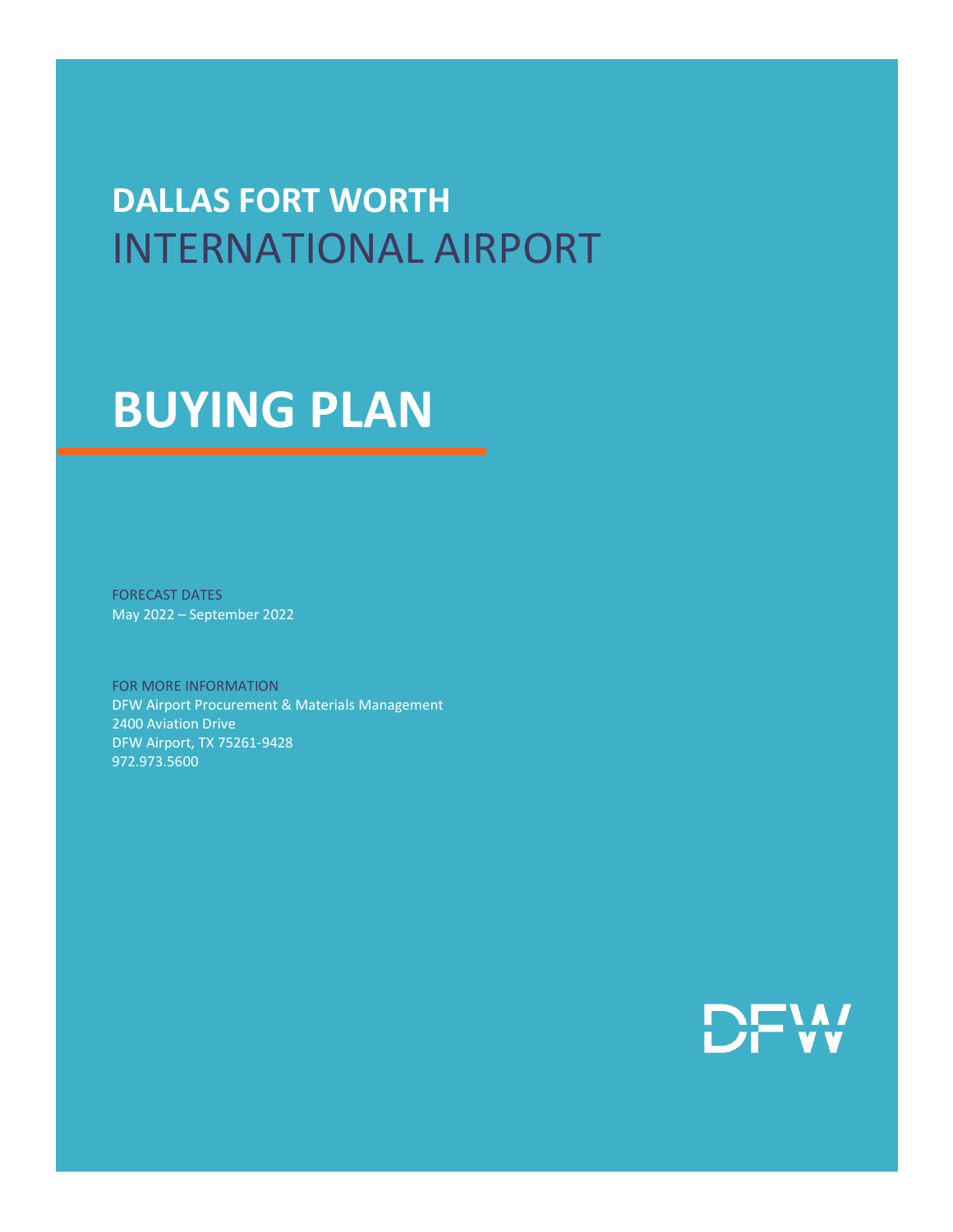

### Realizing the DFW Vision

On behalf of DFW Airport and our Board of Directors, we are excited to introduce its first ever Airport Buying Plan. The Buying Plan is a forecast of upcoming contract opportunities and resource guide to help suppliers discover contract opportunities and prepare for contract solicitations.

This Buying Plan aligns the Airport's Strategic Plan key result to strengthen DFW's community impact by driving economic vitality. DFW is the secondlargest economic driver in the State of Texas and a key community asset for the North Texas region.

At DFW we recognize that suppliers play a critical role in the Airport's ability to ensure timely availability of quality materials, supplies, equipment,

technology, construction, and professional services in support of the Airport's operational and administrative functions as well as its revenue-generating initiatives.

Consolidating contract opportunities in this Buying Plan provides suppliers and the business community time to learn, prepare and plan to bid on upcoming opportunities and allows businesses time to develop partnerships to effectively participate as subcontractors and suppliers. Although this plan is limited to the remaining months within FY2022, an annual, 12-month plan will be released each fall in the future.

DFW is focused on positively impacting customers, employees, and communities. My hope is that this Buying Guide serves as a catalyst for opportunities, resources and growth as business owners look to build business success.

We are charting a new course in Procurement and Materials Management that works collaboratively with suppliers and buyers, promotes transparency, and enhances supplier diversity. Join us in realizing the DFW vision of Travel. Transformed.

Bruce D. Collins

*Vice President Procurement and Materials Management*

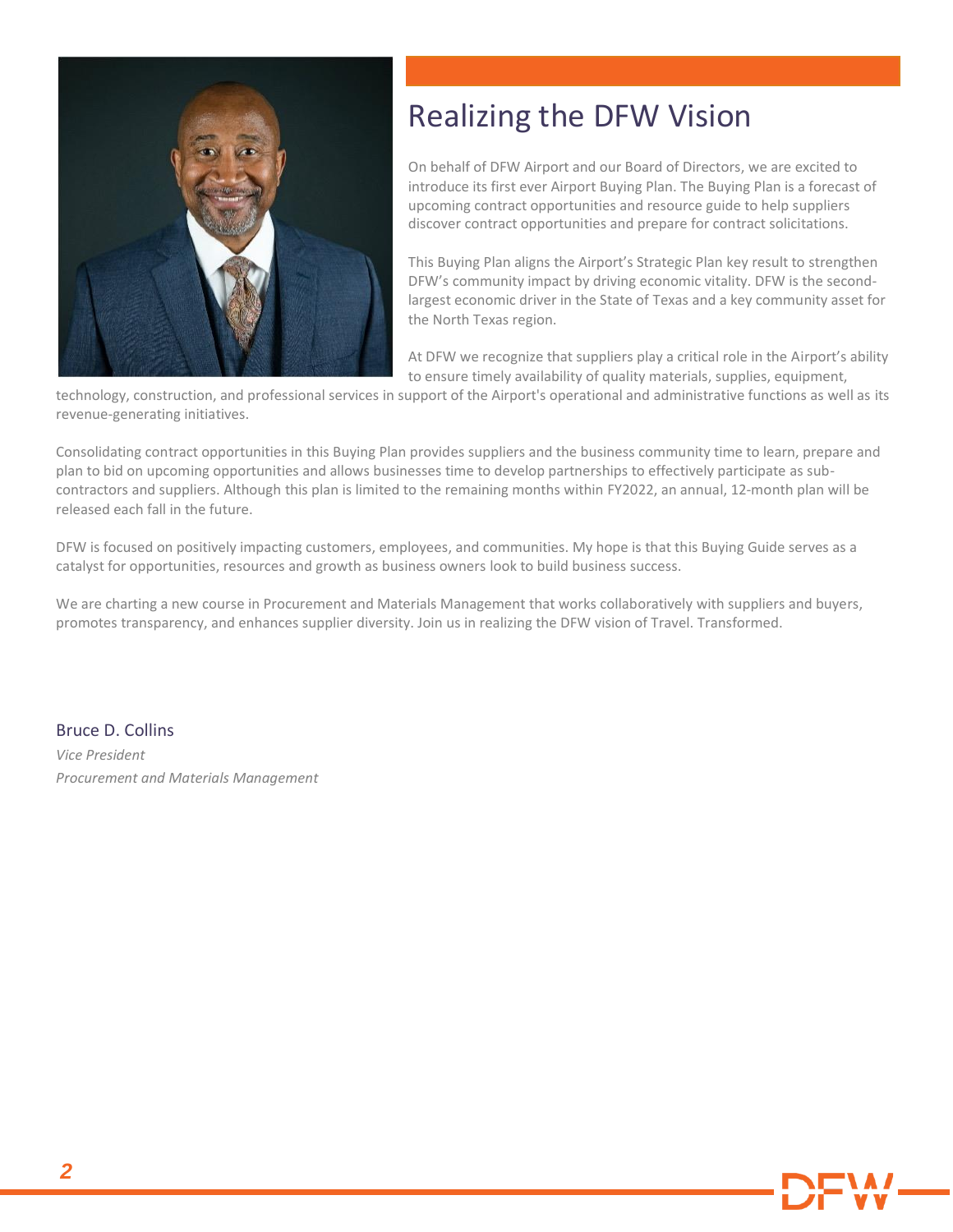### **Buying Plan Guide**

#### What's included in the Buying Plan?

- **5-month forecast of over 70 opportunities** to help businesses plan responses
- List of projected contracts for all DFW Airport departments
- Upcoming contract details: Project Description, Contract Type, Estimated Amount, Term, and Advertisement Dates (FY2022 Q3: Apr – Jun and FY2022 Q4: Jul – Sep)
- Information on how to register to receive notifications of business opportunities and submit bids and proposals electronically
- Resources and opportunities for Doing Business with DFW Airport

#### Types of Contract Opportunities



| <b>Success Factors</b>                                  | Get to Know DFW Airport                                |
|---------------------------------------------------------|--------------------------------------------------------|
|                                                         | Attend DFW Capacity Building Education                 |
| for Doing<br><b>Business with</b><br><b>DFW Airport</b> | Review Business Diversity & Development Programs       |
|                                                         | Register in the Bonfire Electronic Solicitation Portal |
|                                                         | Review Buying Opportunities                            |

Disclaimer: The Buying Plan is for planning purposes only. DFW Airport reserves the right to change the schedule and terms based upon DFW Airport. All inquiries regarding opportunities should be directed to Procurement & Materials Management.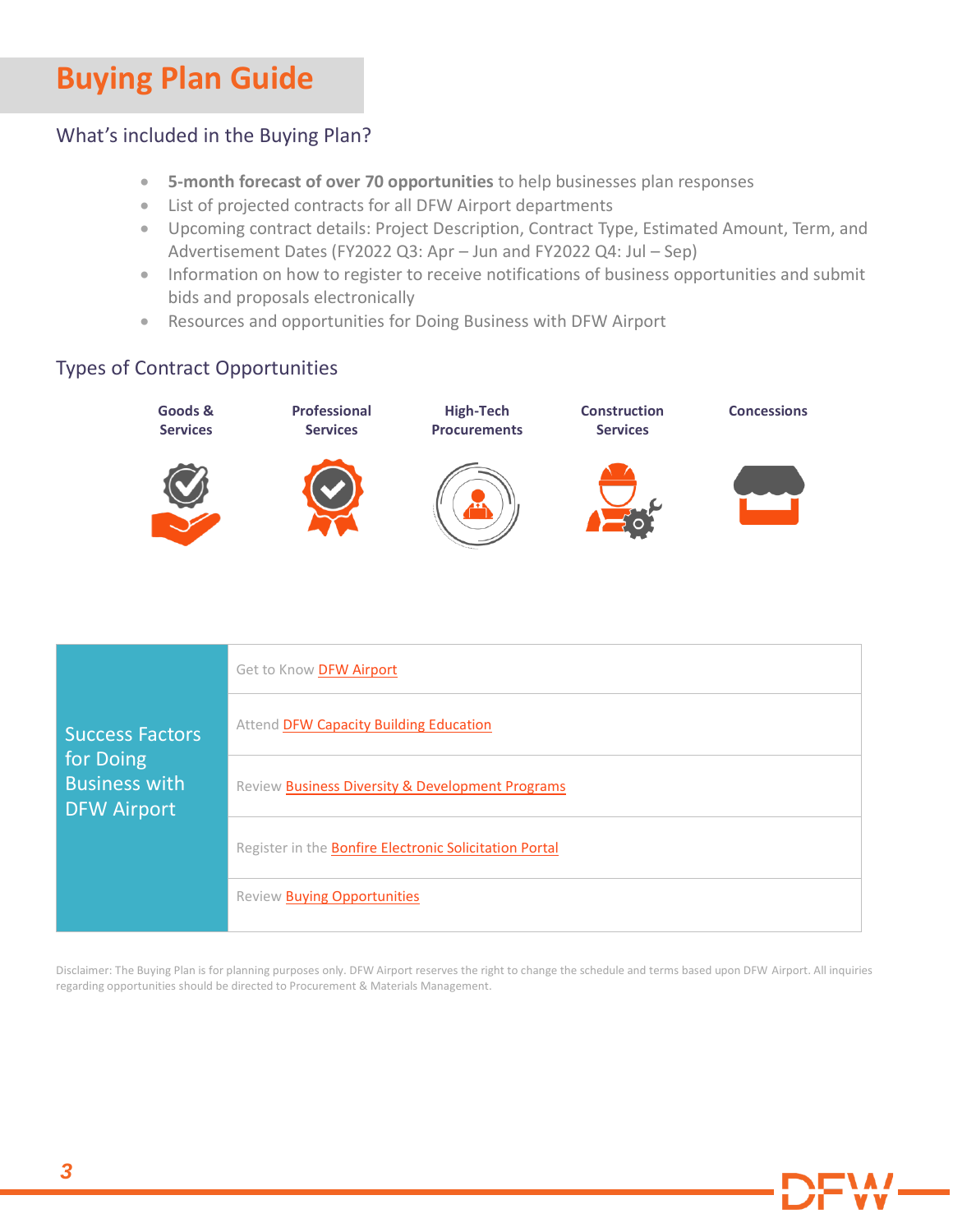### **Contract Forecast**

#### 5-Month Buying Forecast

**Definitions:** Fiscal Year is October 1, 2021 – September 30, 2022

**Quarter designations**: Q1: Oct – Dec 2021; Q2: Jan – Mar 2022; Q3: Apr – Jun 2022; Q4: Jul – Sep 2022

| <b>Department</b>                                                           | Project<br><b>Description</b>                                              | <b>Contract</b><br><b>Type</b> | <b>Estimated Amount</b> | <b>Estimated</b><br><b>Term</b>                 | <b>Estimated Advertisement</b><br>(by Quarter for Fiscal Year 2022) |
|-----------------------------------------------------------------------------|----------------------------------------------------------------------------|--------------------------------|-------------------------|-------------------------------------------------|---------------------------------------------------------------------|
| <b>Audit Services</b>                                                       | <b>External Audit Services</b>                                             | <b>Professional Services</b>   | \$550,000               | 1 year plus 4 1-year annual<br>renewal options  | Q4                                                                  |
| <b>Commercial</b><br><b>Development</b>                                     | <b>Commercial Development</b><br><b>Professional Services</b>              | <b>Professional Services</b>   | \$5,000,000             | Notice to Proceed plus 3<br>years               | Q4                                                                  |
| <b>Communications</b><br>& Marketing                                        | <b>Retail Marketing Services</b>                                           | Goods & Services               | \$1,500,000             | 1 year plus 4 1-year annual<br>renewal options  | Q <sub>3</sub>                                                      |
|                                                                             | <b>Holiday Preparation Services</b>                                        | Goods & Services               | \$200,000               | 1 year plus 4 1-year annual<br>renewal options  | Q <sub>3</sub>                                                      |
|                                                                             | <b>News Media Monitoring Services</b>                                      | Goods & Services               | \$150,000               | 1 year plus 4 1-year annual<br>renewal options  | Q4                                                                  |
|                                                                             | Pier Enabling (A & C) and Automated<br>Vending                             | Concessions                    | <b>NA</b>               | 7 to 10 years                                   | Q <sub>3</sub>                                                      |
| <b>Concessions</b>                                                          | <b>Automated Vending</b>                                                   | Concessions                    | <b>NA</b>               | 3 to 5 years                                    | Q <sub>3</sub>                                                      |
|                                                                             | Food & Beverage/Retail/Services<br>Leases                                  | Concessions                    | <b>NA</b>               | 7 to 10 years                                   | Q4                                                                  |
|                                                                             | Ambassador Uniforms                                                        | Goods & Services               | \$750,000               | 2 years plus 3 1-year<br>annual renewal options | Q <sub>3</sub>                                                      |
|                                                                             | Peakserve Hand Towels and<br><b>Dispensers</b>                             | Goods & Services               | \$1,000,000             | 2 years plus 3 1-year<br>annual renewal options | Q <sub>3</sub>                                                      |
| <b>Customer</b><br><b>Experience</b>                                        | Pillows and Blankets                                                       | Goods & Services               | \$70,000                | 1 year plus 4 1-year annual<br>renewal options  | Q4                                                                  |
|                                                                             | <b>Custodial Services: Non-Terminal</b><br><b>Buildings</b>                | Goods & Services               | \$11,400,000            | 3 years plus 2 1-year<br>annual renewal options | Q4                                                                  |
|                                                                             | Custodial Services: Rental Car Center<br>& Facilities                      | Goods & Services               | \$6,450,000             | 3 years plus 2 1-year<br>annual renewal options | Q4                                                                  |
|                                                                             | Skylink MSF Test Track Remediation                                         | <b>Construction Services</b>   | \$3,000,000             | N/A                                             | Q <sub>3</sub>                                                      |
|                                                                             | CTA Exp - Airfield Ramp Efficiency                                         | <b>Construction Services</b>   | \$4,800,000             | N/A                                             | Q <sub>3</sub>                                                      |
|                                                                             | <b>Terminal D Parking Garage Lighting</b><br>Upgrade                       | <b>Construction Services</b>   | \$8,250,000             | N/A                                             | Q <sub>3</sub>                                                      |
|                                                                             | <b>CTX Replacement Project</b>                                             | <b>Construction Services</b>   | \$89,000,000            | N/A                                             | Q <sub>3</sub>                                                      |
|                                                                             | Passenger Boarding Bridge Program<br>#1                                    | <b>Construction Services</b>   | \$20,400,000            | N/A                                             | Q <sub>3</sub>                                                      |
|                                                                             | <b>CTA Exp-Utility Corridor</b>                                            | <b>Construction Services</b>   | \$75,500,000            | N/A                                             | Q <sub>3</sub>                                                      |
|                                                                             | DPS Police Outdoor Range Upgrade                                           | <b>Construction Services</b>   | \$7,000,000             | N/A                                             | Q <sub>3</sub>                                                      |
| Design, Code, &                                                             | Skybridge A-B Conveyances                                                  | <b>Construction Services</b>   | \$12,000,000            | N/A                                             | Q <sub>3</sub>                                                      |
| <b>Construction</b>                                                         | CTA Exp-Term C Garages and<br>Roadways                                     | <b>Construction Services</b>   | \$230,000,000           | N/A                                             | Q4                                                                  |
|                                                                             | Rental Car Center - Restroom<br><b>Renovations Phase II</b>                | <b>Construction Services</b>   | \$5,200,000             | N/A                                             | Q4                                                                  |
|                                                                             | Install 8-inch Sewer main from N.<br>Remote Parking to N. Control Plaza    | <b>Construction Services</b>   | \$500,000               | N/A                                             | Q4                                                                  |
|                                                                             | International Parkway Dynamic<br>Messaging and Lighting<br>Enhancements    | <b>Construction Services</b>   | <b>TBD</b>              | N/A                                             | Q4                                                                  |
|                                                                             | Bird Deterrent Systems Along the<br>Skylink Guideway                       | <b>Construction Services</b>   | \$6,000,000             | N/A                                             | Q4                                                                  |
|                                                                             | Runway 17R/35L Rehabilitation                                              | <b>Construction Services</b>   | \$241,000,000           | N/A                                             | Q4                                                                  |
| Energy,<br><b>Transportation &amp;</b><br><b>Asset</b><br><b>Management</b> | <b>Enterprise Conveyance Systems</b><br><b>Maintenance Repair Services</b> | Goods & Services               | \$20,000,000            | 5 years                                         | Q <sub>3</sub>                                                      |
|                                                                             | <b>Enterprise Airport Management</b><br><b>System Services</b>             | Goods & Services               | \$500,000               | 3 years plus 2 1-year<br>annual renewal options | Q3                                                                  |
|                                                                             | Asphalt Crack Sealant Material                                             | Goods & Services               | \$40,000                | 1 year plus 4 1-year annual<br>renewal options  | Q <sub>3</sub>                                                      |
|                                                                             | <b>Reflective Glass Beads</b>                                              | Goods & Services               | \$1,000,000             | 2 years plus 3 1-year<br>annual renewal options | Q3                                                                  |
|                                                                             | <b>Baggage Handling Parts</b>                                              | Goods & Services               | \$2,400,000             | 2 years plus 3 1-year<br>annual renewal options | Q <sub>3</sub>                                                      |
|                                                                             | Disposal of Deicing Fluid                                                  | Goods & Services               | \$270,000               | 3 years plus 2 1-year<br>annual renewal options | Q <sub>3</sub>                                                      |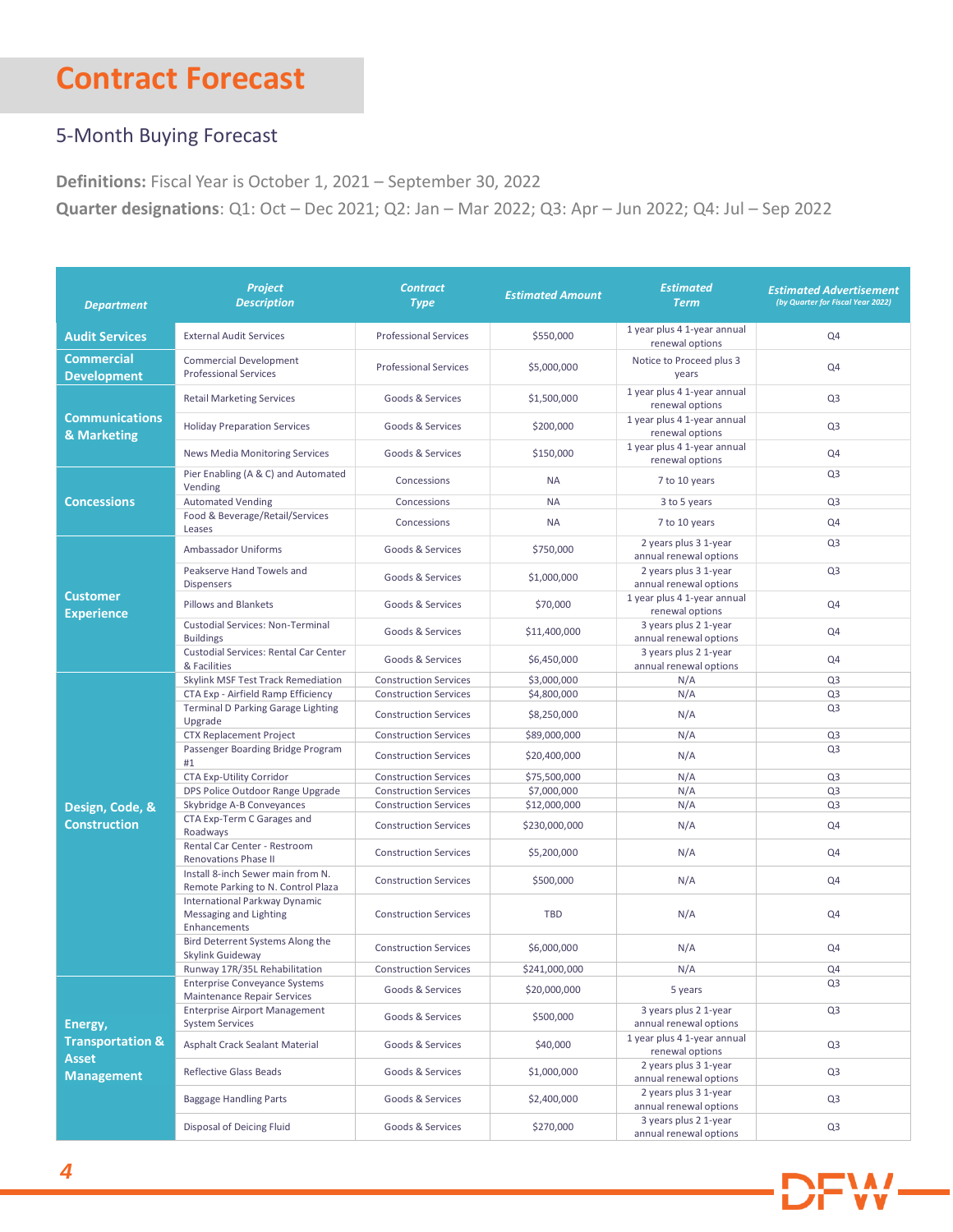|                                              | Airport Roofing - Non-Terminal                                                                      | Goods & Services              | \$3,700,000  | 5 years                                         | Q <sub>3</sub> |
|----------------------------------------------|-----------------------------------------------------------------------------------------------------|-------------------------------|--------------|-------------------------------------------------|----------------|
|                                              | Areas<br>Airport Roofing - Terminal Areas                                                           | Goods & Services              | \$6,000,000  | 5 years                                         | Q <sub>3</sub> |
|                                              | Supply of Natural Gas                                                                               | Goods & Services              | \$1,000,000  | 1 year plus 4 1-year annual<br>renewal options  | Q4             |
|                                              | <b>Traffic Signal Maintenance Services</b>                                                          | Goods & Services              | \$800,000    | 1 year plus 4 1-year annual<br>renewal options  | Q4             |
|                                              | Vent Hood Cleaning Services                                                                         | Goods & Services              | \$2,200,000  | 3 years                                         | Q4             |
|                                              | Landside Stormwater Pipe Televising<br>and Cleaning                                                 | Goods & Services              | TBD          | 1 year plus 4 1-year annual<br>renewal options  | Q4             |
|                                              | Purchase of Vehicles (31<br>Express/Terminal Link, 13 Employee<br>Parking, 9 Remote Parking Busses) | Goods & Services              | \$15,900,000 | One-time                                        | Q4             |
|                                              | <b>Vehicle Graphics</b>                                                                             | Goods & Services              | \$280,000    | 1 year plus 4 1-year annual<br>renewal options  | Q4             |
|                                              | Industrial Electrical Switchgear<br>Maintenance                                                     | Goods & Services              | \$180,000    | 3 years                                         | Q4             |
|                                              | Fuel Separator Cleaning and<br><b>Inspection Services</b>                                           | Goods & Services              | \$1,630,000  | 3 years                                         | Q4             |
| <b>Environmental</b><br><b>Affairs</b>       | <b>Emergency Response and Clean-up</b><br>for Contaminants                                          | Goods & Services              | \$1,600,00   | 1 year plus 4 1-year annual<br>renewal options  | Q <sub>3</sub> |
|                                              | <b>Employee Service Awards</b>                                                                      | Goods & Services              | \$600,000    | 2 years plus 4 1-year<br>annual renewal options | Q <sub>3</sub> |
| <b>Human</b>                                 | Pre-Employment Screening                                                                            | Goods & Services              | \$10,000     | 1 year plus 4 1-year annual<br>renewal options  | Q4             |
| <b>Resources</b>                             | <b>Employee Recognition Program</b>                                                                 | Goods & Services              | <b>TBD</b>   | 2 years plus 4 1-year<br>annual renewal options | Q4             |
|                                              | Retirement Plan Actuarial                                                                           | <b>Professional Services</b>  | \$140,000    | 3 years plus 2 1-year<br>annual renewal options | Q4             |
|                                              | Comprehensive Wireless Platform                                                                     | High-Tech Procurement         | <b>NA</b>    | <b>TBD</b>                                      | Q <sub>3</sub> |
|                                              | Automated Taxi System                                                                               | High-Tech Procurement         | \$2,400,000  | 1 year plus 4 1-year annual<br>renewal options  | Q <sub>3</sub> |
|                                              | SentinelOne                                                                                         | High-Tech Procurement         | <b>TBD</b>   | 1 year plus 4 1-year annual<br>renewal options  | Q <sub>3</sub> |
|                                              | <b>Crash Phone</b>                                                                                  | High-Tech Procurement         | <b>TBD</b>   | 1 year plus 4 1-year annual<br>renewal options  | Q <sub>3</sub> |
|                                              | Desktop Workstations, Laptops, and<br><b>Installation Services</b>                                  | High-Tech Procurement         | \$7,300,000  | 3 years plus 2 1-year<br>annual renewal options | Q <sub>3</sub> |
| <b>Information</b>                           | <b>Penetration Testing</b>                                                                          | <b>High-Tech Procurements</b> | <b>TBD</b>   | <b>TBD</b>                                      | Q <sub>3</sub> |
| <b>Technology</b><br><b>Services</b>         | Firewall Refresh and Network<br><b>Security Appliance Support</b>                                   | High-Tech Procurement         | \$2,575,000  | 1 year plus 4 1-year annual<br>renewal options  | Q4             |
|                                              | Security Information Event<br>Management                                                            | High-Tech Procurement         | \$950,000    | 1 year plus 4 1-year annual<br>renewal options  | Q4             |
|                                              | Audio Visual Equipment and<br><b>Installation Services</b>                                          | High-Tech Procurement         | \$3,000,000  | 1 year plus 4 1-year annual<br>renewal options  | Q4             |
|                                              | Pre-Paid Parking Solution                                                                           | High-Tech Procurement         | <b>TBD</b>   | <b>TBD</b>                                      | Q <sub>4</sub> |
|                                              | Learning Management Software                                                                        | High-Tech Procurement         | \$140,000    | 1 year plus 4 1-year annual<br>renewal options  | Q4             |
|                                              | Emtelle Fiber Equipment and<br>Installation                                                         | High-Tech Procurement         | \$7,800,000  | 1 year plus 4 1-year annual<br>renewal options  | Q4             |
| <b>Innovation</b>                            | <b>General Innovation Consulting</b><br>Services                                                    | Goods & Services              | TBD          | 1 year plus 4 1-year annual<br>renewal options  | Q <sub>3</sub> |
| <b>Legal</b>                                 | Open Records Request Software                                                                       | <b>High-Tech Procurements</b> | \$30,000     | 1 year plus 4 1-year annual<br>renewal options  | Q <sub>3</sub> |
| <b>Procurement &amp;</b><br><b>Materials</b> | <b>Auctioneer Services</b>                                                                          | Goods & Services              | \$200,000    | 1 year plus 4 1-year annual<br>renewal options  | Q <sub>3</sub> |
| <b>Management</b>                            | <b>Promotional Items</b>                                                                            | Goods & Services              | \$1,500,000  | 1 year plus 4-1-year annual<br>renewal options  | Q <sub>3</sub> |
| <b>Public Safety</b>                         | <b>Canine Veterinary Services</b>                                                                   | <b>Professional Services</b>  | \$70,000     | 1 year plus 4 1-year annual<br>renewal options  | Q <sub>3</sub> |
|                                              | Fire Hose, Ground Ladder and<br><b>Nozzle Testing</b>                                               | Goods & Services              | \$110,000    | 1 year plus 4 1-year annual<br>renewal options  | Q <sub>3</sub> |
|                                              | <b>Firefighting Personal Protective</b><br>Equipment                                                | Goods & Services              | \$200,000    | 1 year plus 4 1-year annual<br>renewal options  | Q4             |
|                                              | <b>Gate Services and Security</b><br><b>Attendant Services</b>                                      | Goods & Services              | \$4,400,000  | 1 year plus 4 1-year annual<br>renewal options  | Q4             |
|                                              | <b>Medical Director Services</b>                                                                    | <b>Professional Services</b>  | \$200,000    | 1 year plus 4-1-year annual<br>renewal options  | Q4             |
|                                              | Vehicle Mounted Fire Extinguisher<br><b>Testing and Maintenance Services</b>                        | Goods & Services              | \$50,000     | 1 year plus 4-1-year annual<br>renewal options  | Q4             |
| <b>Risk</b><br><b>Management</b>             | Physical and Vaccination Services                                                                   | <b>Professional Services</b>  | \$50,000     | 1 year plus 4-1-year annual<br>renewal options  | Q <sub>3</sub> |
| <b>Treasury</b>                              | <b>Arbitrage Services</b>                                                                           | <b>Professional Services</b>  | \$40,000     | 1 year plus 4-1-year annual<br>renewal options  | Q4             |